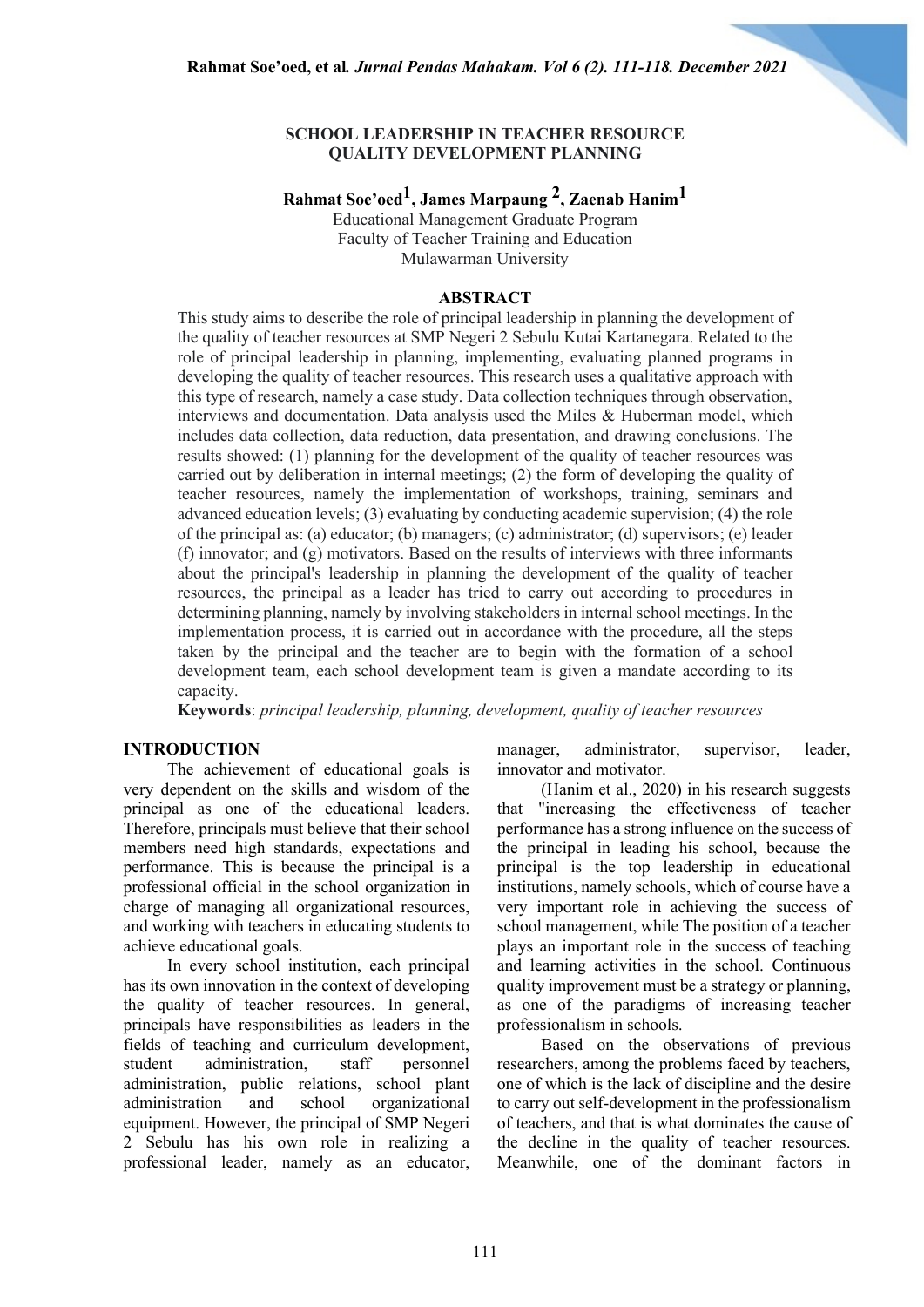implementing the program in schools is human resources. Based on the description of the importance of improving the quality of education through a learning process that involves the role and function of teachers, the development of human resources, especially teachers in educational institutions, should receive special attention from the principal. And in connection with these problems, school principals need to make steps in planning and developing their quality. The problem above is currently one of the problems that occur in the education unit of SMP Negeri 2 Sebulu which shows a link between the planning of the principal on the development of the quality of teacher resources. So far, there are several supporting and inhibiting factors in improving teacher professionalism, and this can be seen from the competence and qualifications of the teacher concerned, because basically teachers who have good competencies and qualifications will have an impact on the quality of resources and teaching in the classroom and led to an increase in the quality of education at SMP Negeri 2 Sebulu. Improving the quality of teacher resources can have implications for improving the quality of education in schools and to uncover answers to the above problems, the researchers conducted research on "leadership leadership in planning the development of teacher resource quality" with a location in SMP Negeri 2 Sebulu Kutai Kartanegara.

### **Literature Review**

### **A. Basic Concept of School Principal's Leadership**

# **1. Leadership Definitions**

A leader is someone who is at the forefront of what followers expect to direct them, is good at motivating themselves and motivating their followers. This is in line with what was conveyed by Ekosiswoyo (2016: 77) that "leadership is someone who influences and moves people to achieve the desired goals". (Hanim et al., 2020). According to the opinion (Yudiaatmaja, 2013) "leadership is an activity to influence group and individual activities, and leadership is an ability to obtain agreement on a common goal". Likewise, according to (Tua et al., 2020) "leadership can be conceptualized as a leader's personal ability to influence others (followers) through relationships, interactions, behavior, and credibility to achieve certain goals".

Based on the explanations of several experts above, the researcher concludes that leadership is an effort in a mutually influencing relationship between the leader

and his subordinates to achieve common goals.

# **2. School Principal Definitions**

According to (Rosyadi & Pardjono, 2015) "the principal is a leader in an educational institution who has an important role in developing the educational institution he leads and as the holder of control in the educational institution". Then according to (Patras et al., 2019) is "the principal is a leader in the education unit who has the responsibility in efforts to empower all resources in the school to achieve school goals". Mulyasa (2012) argues that "the principal is the sole leader in the school who has the responsibility to teach and influence all parties involved in educational activities in schools to work together in achieving school goals". (Patras et al., 2019).

Based on some opinions of previous researchers, it can be concluded that the principal's leadership is a person's ability to mobilize all stakeholders of the educational institution he leads, has the ability to influence, motivate, communicate and direct his subordinates, so that the educational goals that have been set can be achieved effectively and efficiently in the vision. school mission.

# **3. School Principal's Leadership Role**

One of the components of education that has the most important role in planning the education unit is the principal, and all of that is for improving the quality of education in the education unit under his leadership. Rivai (2004, p.148) argues that "role or role can be defined as behavior that is regulated and expected from someone in a certain position". (Rosyadi & Pardjono, 2015). Likewise, according to (Manora, 2019) "the role of the principal here is to guide, foster teachers who are obliged to support teaching improvement, fully participate in teaching programs, communicate information to teachers, encourage teachers and students to carry out their duties well". In this case, what is meant by the leadership role of the principal as a mentor and coach is that when carrying out supervision, the principal should influence and provide direction or guidance to each teacher in preparing their own devices for teaching and learning activities, directing teachers to improve the quality of their professional resources.

#### **4. The Planning of Quality Development for Teacher Resources**

Plans are predetermined directions and actions. A plan becomes a bridge that connects the gap between the present state and the expected situation in the future, in this case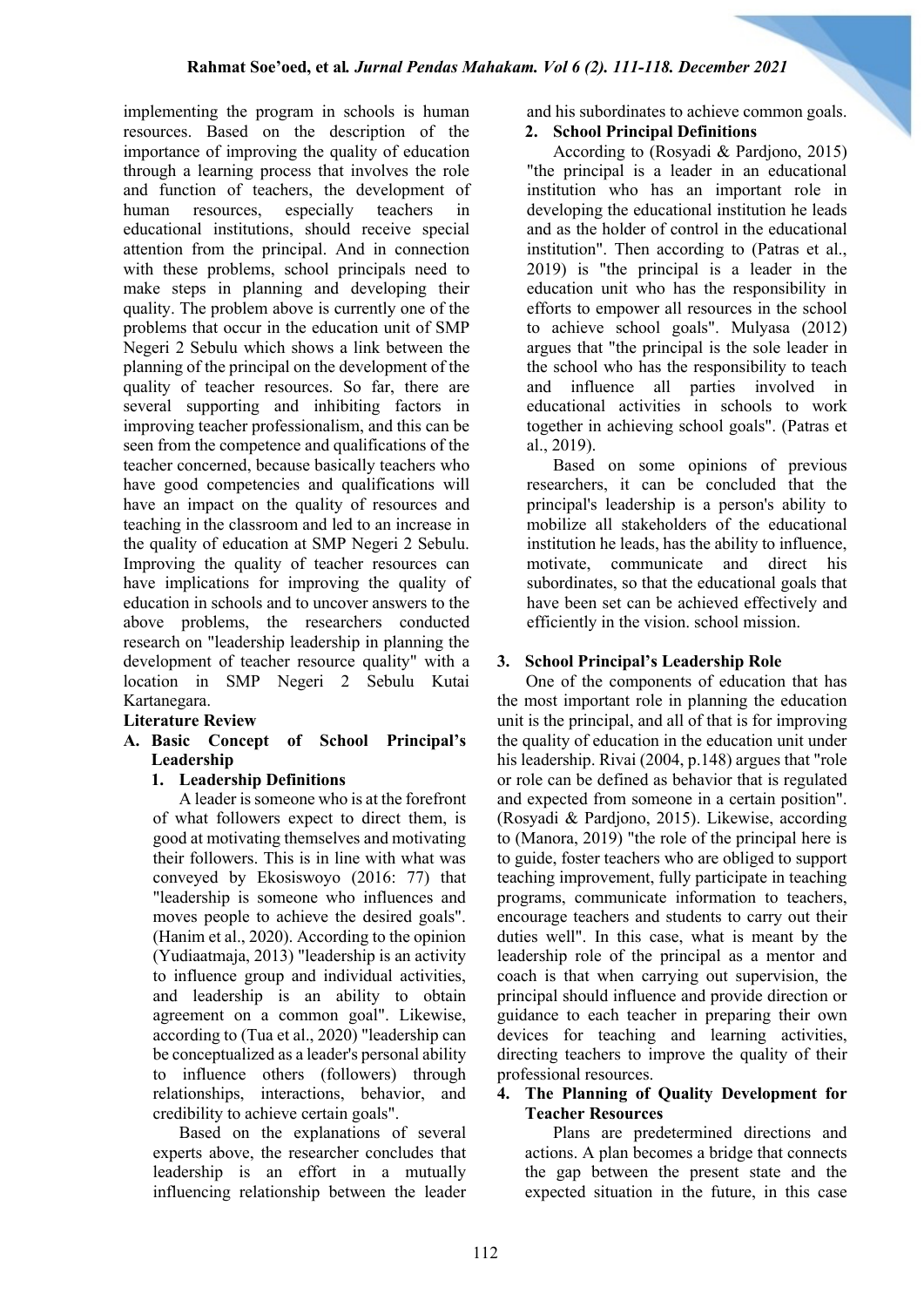especially education. According to Edwin B. Flippo (2004:3) in his book "Personnel Management", which was quoted by Handoko in his book "Management of personnel and human resources" suggests that human resource management is planning, organizing, directing, and supervising procurement activities, development, compensation, integration, maintenance and release of human resources in order to achieve various individual, organizational and community goals. Then according to Hasibuan (2005:244), what is meant by human resources (HR) is an integrated ability of the thinking power and physical power of the individual. The perpetrators and their nature are carried out by their descendants and their environment, while their work performance is motivated by the desire to fulfill their satisfaction. In educational institutions such as schools, the human resources owned are vice principals/staff, teachers/educators, employees/education staff. (Purnama, 2016).

### **5. Steps in Planning the Quality Development of Teacher Resources**

Every work plan that has been neatly prepared can only be realized if it is followed up with innovative, professional, and highly motivated implementation of each activity actor in the educational institution environment. As stated by Junaidah (2016) "One of the requirements to meet the quality of education is to implement decentralization within schools towards other tasks and programs starting from planning management". The same thing is also emphasized by Sagala (2010: 170), namely "through decentralization, school principals can have the authority to prepare school plans, lead program implementation, determine vision and mission, divide tasks to staff, and carry out supervision and improvement as needed. school". (Wulogening & Timan, 2020).

Sutarto (2015) said that "good program planning must be bottom-up using a participatory approach and following the offered PDCA cycle, commonly called the deming cycle, namely plan, do, check, and adjust. (Wulogening & Timan, 2020). Through the PDCA cycle, the application of strategic planning and management concepts can be carried out by the following steps: (1) preparing and communicating strategic plans; (2) budgeting; understand the organization's internal environment in the form of

assumptions and beliefs, values, organizational culture, strategic vision, main strategy, general goals, specific goals, and critical factors for success; (4) marketing strategy, market measurement technology; (5) market share mapping; (6) portfolio analysis; and (7) understanding portfolio competitive analysis. The Deming cycle was developed to develop the production of a product with customer needs and focus on all departmental resources (research, design, production and marketing) in a collaborative effort to meet

### customer needs.<br>R. The Implem **Implementation** of **Quality Development for Teacher Resources**

# **1. Quality Definitions**

Quality is based on common sense and is the overall characteristics / characteristics of a product. For every institution, quality is the main agenda and the most important task. Principals should have a new paradigm in implementing and developing the principles of quality culture in the institutions they lead. This new paradigm or framework of thinking is certainly very much needed in an effort to develop the quality of education in the midst of a changing era. And what the principal should understand is that quality includes educational inputs, processes, and outputs. Educational input is everything that must be available because it is needed for the process to take place.

The educational process changes something into something else by integrating school input to create a pleasant learning situation, high motivation, and interest in learning. Educational output is a school's performance measured by its quality, productivity, efficiency, innovation, and work morale. Therefore, according to Soewarso Hardjosodarmo (2003:23), "quality is a subjective assessment of educational costumers who is determined by the view of the product or service, and the view itself can change because it is influenced by several things, such as climate, reputation, experience, relationships, and connection. (Fatoni, 2017). Arcaro (2015: 72) says that "quality is a structured process to improve an output produced. (Aziz, 2015).

According to (Rohmah, 2017), strategies that school principals can carry out to improve the quality of education include a) Increasing the professionalism and welfare of teachers; b) Improved materials and increased variations in the use of methods; c)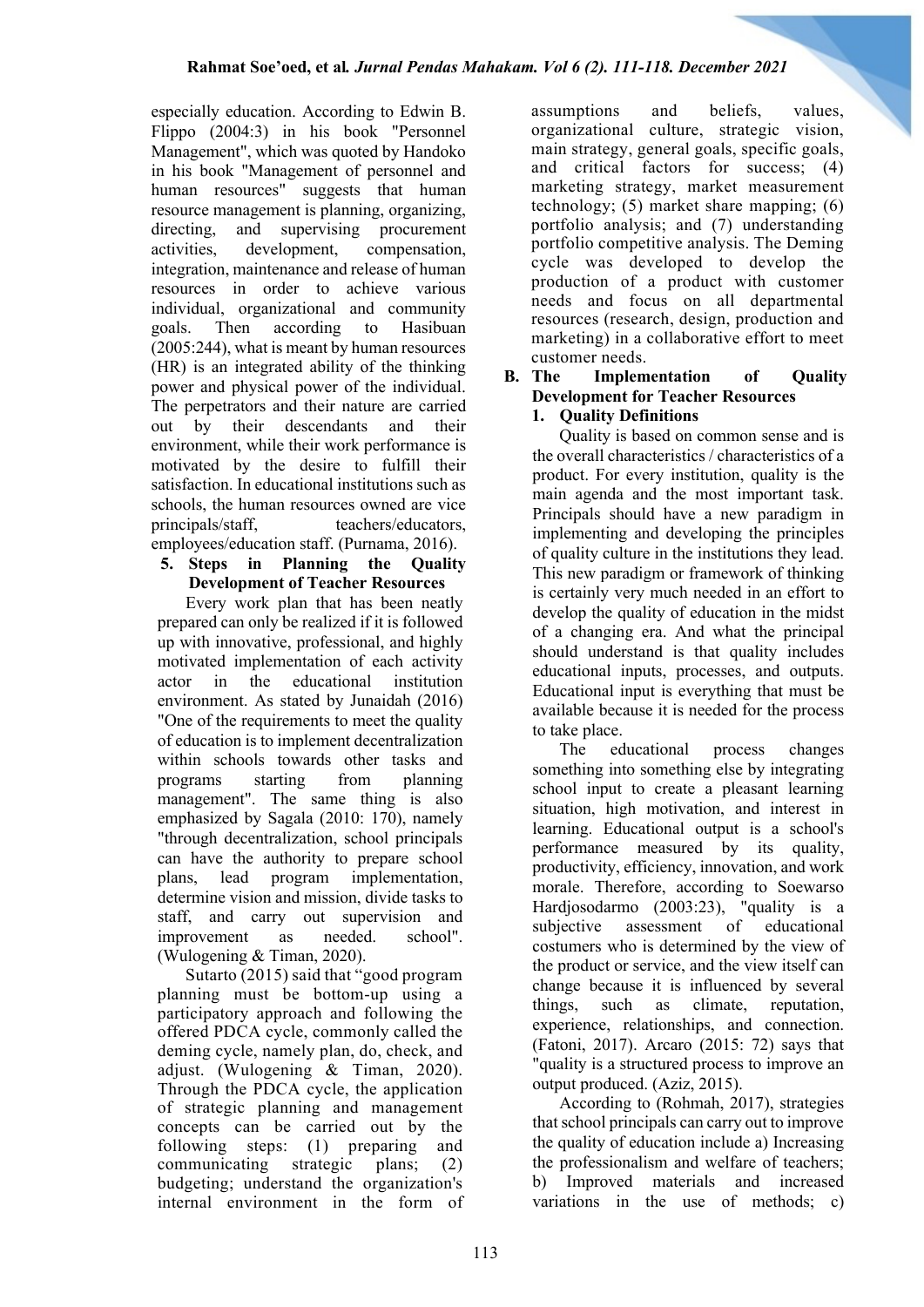Improvement of infrastructure; d) Generating Learning Motivation. Furthermore, according to Handoko (2011: 120-131), "Career development is an employee's personal efforts to achieve a career plan." This means that the career development of an employee or teacher depends on one's efforts. (Teacher et al., 2020). Kasmir (2016:157-159) states that education and training influence careers. Education and training are activities of a teacher to hone and increase his knowledge, abilities, and skills so that he can carry out his main duties well. Education and training greatly affect a person's career either directly or indirectly. The forms of education and training in the context of teacher career development, according to Basri (2015:229), are 1) in house training (IHT); 2) distance learning; 3) tiered and specialized training; 4) short courses in educational institutions; 5) internal coaching by schools; 6) further education. The next indicator is promotion. Syahril et al. (2009:40) state that "teachers have groups and ranks and positions that have been arranged in such a way in the context of their development." The point here is that the development of civil servants (teachers and education personnel in particular) must be based on the class, rank, and position held. This will help them in their work careers. (Teacher et al., 2020).

### **2. Implementasi Pengembangan Mutu Sumber Daya Guru**

Implementasi perencanaan pengembangan mutu SDM perlu dilakukan pada lembaga pendidikan sebagai bentuk dari upaya peningkatan kualitas pendidikan guna menjalankan fungsi manajemen dalam setiap lembaga pendidikan lebih berkualitas lagi daripada sebelumnya. Seperti yang pernah diungkapkan oleh (Wulogening & Timan, 2020) bahwa "implementasi TQM akan berdaya efektif jika lembaga memiliki pedoman yang jelas dan struktur organisasi yang baik yang berfungsi untuk mengatur tugas dan kewajiban para anggota dalam pelaksanaannya".

# **C. Evaluation of Teacher Resource Quality Development**

Evaluation is an activity to collect information about the work of something, which is then used to determine the right alternative in making a further decision. The main function of evaluation is to examine an object or situation to obtain appropriate information as a basis for

decision making. According to Gronnlund's opinion in Fauzi (2001: 13), "evaluation is a process of systematically collecting, analyzing, and interpreting information to determine the extent to which the objectives of the activity have been achieved." (Zubair, 2017).

Evaluation has a very important and strategic position because evaluation is an inseparable part of the planning itself. As Arifin (2012) said, "almost all instructional system procedure, experts place evaluation as the steps. (Hidayat & Asyafah, 2019). In line with the previous opinion, (Alwizra, 2020) argues that "the implementation of the evaluation of activities needs to be managed as well as possible so that the evaluation carried out can have a positive impact on development and quality improvement."

#### **D. Barriers and Solutions to Planning for Quality Development of Teacher Resources**

In planning and implementing school programs, various inhibiting factors will be encountered. As stated by (Nur et al., 2016), "the obstacle faced by school principals in implementing school programs is the relationship between education and the demands of community life which can change continuously and is always sustainable, this needs adjustments and improvements in results towards improving quality so that it is in accordance with the goals and expectations of national education. In line with the opinion (Mayasari & Syarif, 2018) that "the obstacles faced by school principals to increase teacher professionalism, among others: knowledge of the teacher performance system is relatively lacking, teacher discipline in student learning is relatively weak, and learning administration tools are relatively heavy. The solution sought by the principal is through developing knowledge and technical skills through empowering teacher competencies listening to input about the importance of discipline in carrying out routine learning processes so that teachers can comply with school rules and binding staffing rules.

# **METHOD**

This research on principal leadership in planning the quality development of teacher resources at SMPN 2 Sebulu uses a qualitative approach.

In this approach, the researcher creates a complex picture, examines words, reports detailed views of the respondents, and conducts studies in natural situations. When viewed from the point of view of the place of research, this research is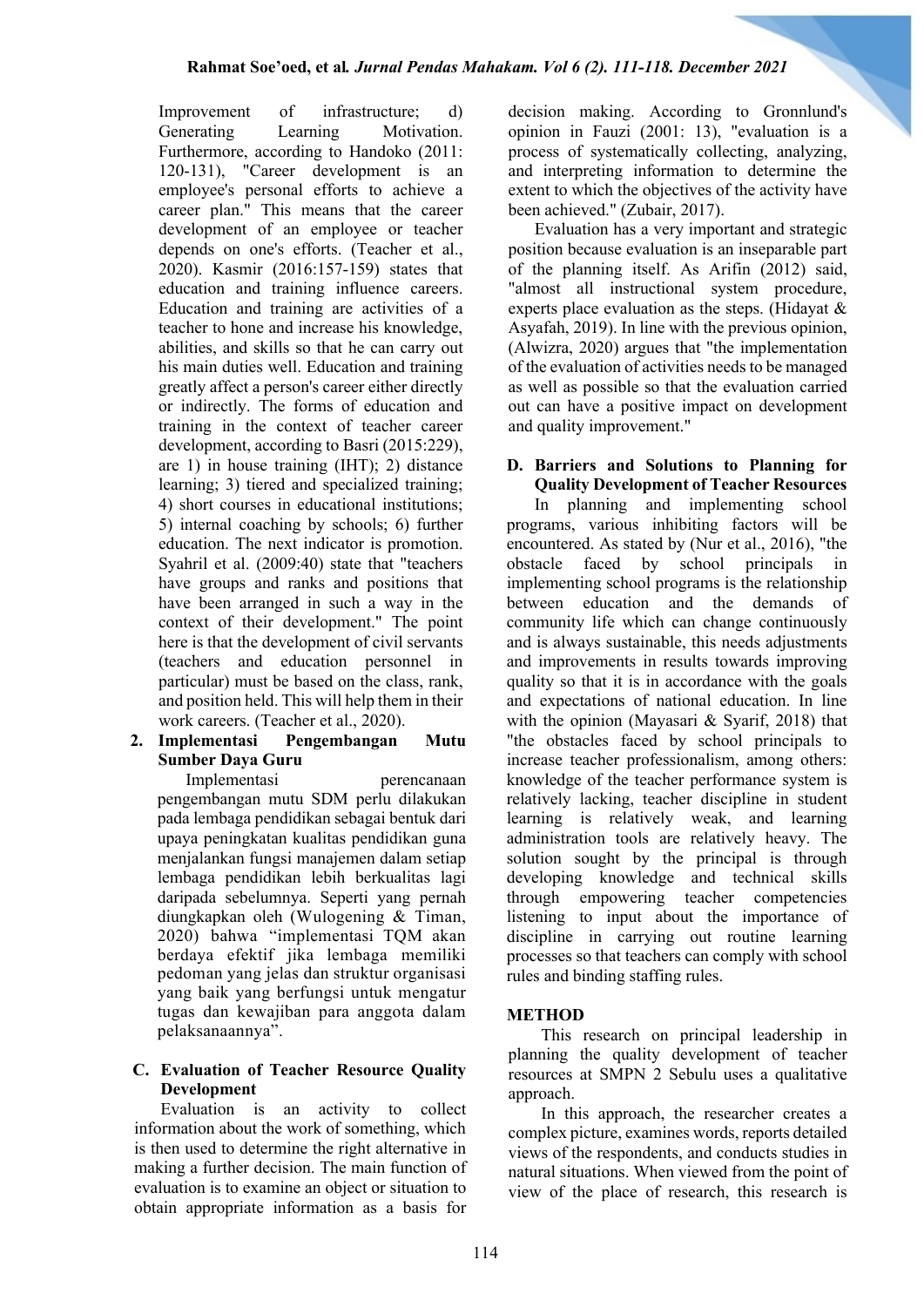included in the type of field research that seeks to research or conduct observational studies. In this study, the researcher used a case study research method. Collecting data in case studies can be taken from various sources of information.

This research on the quality of teacher resources was carried out at SMPN 2 Sebulu, Kutai Kartanegara Regency, which was established on November 4, 1985, based on the Decree of the Minister of Education and Culture of the Republic of Indonesia in 1984. SMPN 2 Sebulu is a school in East Kalimantan, and this school occupies a plot of land. With an area of 18,227 M2 and is located on Jln. Prince Antasari No. 31 RT. 20 Manunggal Daya Village, Sebulu District, Kutai Kartanegara Regency. The research will be carried out in mid-January 2021, coinciding with the even semester learning process.

Data collection techniques for principals, PNS teachers, and non-PNS teachers used indepth interviews, observation, and documentation. The analysis activity is an interactive process between the three data analysis steps: data reduction, data presentation, and conclusion drawing. According to (Miles and Huberman, 1984), "Interview data were analyzed by an interactive model, involving data presentation, data reduction, and data verification/conclusion. (Ali Imron & Nugrahani, 2019).

# **RESULT AND DISCUSSION**

The study results include the leadership role of school principals in developing the quality of teacher resources related to principals' leadership in planning, implementing, evaluating teacher resource quality development programs.

Planning for developing the quality of teacher resources carried out by the principal and all citizens in the school's internal meeting is to form a school development team first. The team is tasked with compiling a program for developing the quality of teacher resources. Together with the team, the school principal prepares a development plan by analyzing needs, medium, and long-term goals, program activities, details of activities, forms for proposals, and budgeting.

The principal of SMP Negeri 2, Sebulu, in planning the program for developing the quality of teacher resources, made an interesting strategy by creating a team to formulate programs to be implemented to achieve the objectives. Together with the development team, the principal will analyze the needs needed by teachers to develop their professional competencies so that they are more effective. From the results of the formulation of the program, then it was presented to the teacher through a meeting attended by all teachers. In the meeting, the teachers were allowed to submit suggestions and proposals related to developing the quality of teacher resources that were made together. To research conducted by Rosyadi (2015, p.132), the role of the principal in planning the program starts from planning the needs of human resources who will carry out their duties, planning policies in the form of the principal's program and curriculum that will be carried out in schools. In planning, the principal always involves teachers and school committees.

The Plan the development program carried out by the principal and the school development team, according to the existing theory. Furthermore, the planning results are confirmed by the theory of Boddy (2008, p.20) that planning is related to the entire direction of work to be carried out. This includes forecasting future trends (trends), resource assessment, and development of work facilities. This is intended to make decisions regarding the work tasks that must be used and how to use existing resources to achieve goals.

The results of the research at SMP Negeri 2 Sebulu show that the types of quality development of teacher resources are: developing teachers in mastering online learning, with workshops on making learning videos, using google forms and google classroom, developing teachers' abilities in mastering the material (complete learning and assessment and evaluation). The development of the quality of teacher resources is a form of the program aimed at teachers.

Teachers are human resources in determining the success of schools' teaching and learning processes. For this reason, teachers as human resources must be managed so that the goals in education can be achieved. Here it is necessary and important the role of the principal in developing the quality of teacher resources.

Judging from the principal's planning, that program is a fundamental program for teachers to develop the quality of their teacher resources. Because in the Regulation of the Minister of National Education of the Republic of Indonesia Year 2007 Number 16 concerning Academic Qualification Standards and Teacher Competence Article 1, the professional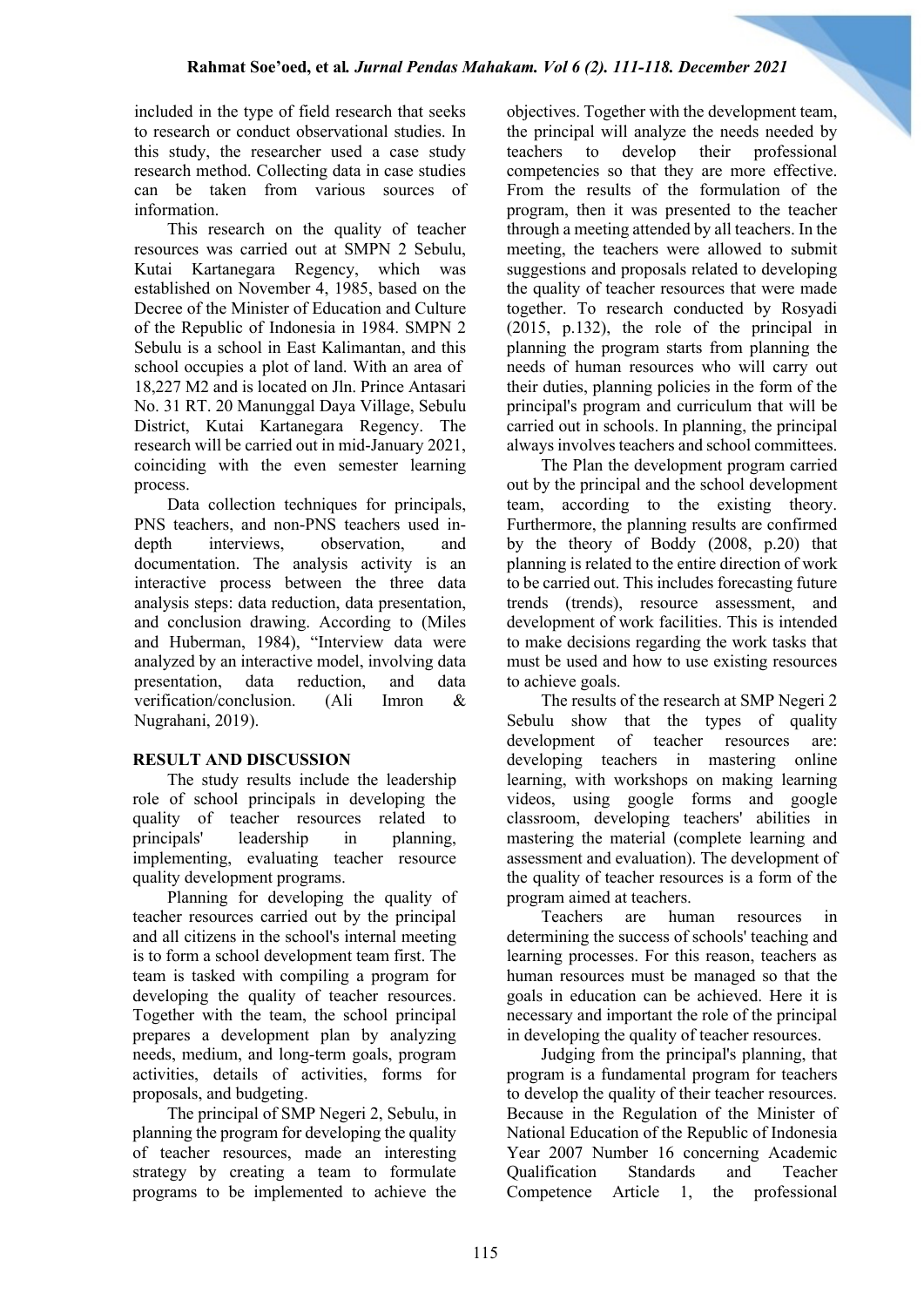competencies of teachers that must be mastered are: (1) mastering the material, structure, concept, and scientific mindset that supports the subjects being taught; (2) mastering competency standards and basic competencies of the subjects being taught; (3) developing creatively guided learning materials; (4) sustainably develop professionalism by taking reflective actions; (4) utilize information and communication technology to develop themselves.

From the study results, the program made by the principal in developing the professional competence of teachers is by the standards set by the Ministry of National Education. The form of training is in the form of training/workshops; course it has been adapted to the needs of teachers and the development of existing education.

In development training, the method used must be implemented by the program. Implementation of quality development training for teacher resources using the workshop method. This method was chosen because teachers can interact actively and directly practice what is given by the resource person. This is by the concept put forward by Moenir (1987, p.167) that the methods used in employee education and training are "seminar or conference methods, workshop methods, school or course methods, learning while working methods (learning methods). by doing)."

The quality development program for teacher resources at SMP Negeri 2 Sebulu is held once a semester. The place where the quality development activities for teacher resources are carried out is in schools (In-House Training). The workshops held were adjusted to the allocated funds budgeted for training/workshop activities. Limited funds make the training not held more than once (In-House Training).

The principal invites resource persons who are considered competent in their field to provide training to teachers at the school. The implementation of the training/workshop held in schools (In-House Training) aims to ensure that all teachers can participate in the training held by the school so that the distribution of knowledge gained by all teachers is the same and does not experience gaps because if it is held outside of school, not all teachers can participate in the training.

The research results at SMP Negeri 2 Sebulu, which the principal carried out in developing the quality of teacher resources, namely the principal invited the IT team from the Kutai Kartanegara Education Office. And in this case, the implementation of the teacher resource quality development program at SMP Negeri 2 Sebulu will not run well without the support of all personnel.

Based on the results of interviews with three informants about the principal's leadership in planning the development of the quality of teacher resources, the principal as a leader has tried to comply with the procedures in determining planning, namely by involving stakeholders in the school's internal meeting deliberation. Because through the meeting forum, principals and teachers can determine the steps that must be taken after the planning is established so that there is synchronization in the implementation process for all forms of planning, especially planning for the development of the quality of teacher resources.

In planning the development of the quality of teacher resources, the implementation is carried out according to procedures; all the steps taken by the principal with the teacher start with the formation of a school development team, each school development team is given a mandate according to its capacity. When the activity is running, the principal provides independent direction to teachers who are competent in several workshop materials to guide and share knowledge. Principals play an active role in implementing teacher quality development plans in terms of professionalism, teacher careers, teacher health, and teacher welfare.

In every activity carried out, evaluation is one of the important aspects in the management of education. Through the evaluation, various accurate inputs will be obtained regarding the program's feasibility, the readiness of human resources and supporting facilities, the accuracy and effectiveness of the program implementation process, and the achievement of the results. From the results of this study conducted by researchers in the field, it shows the obstacles faced by school principals in implementing and evaluating activities that have been included in the planning, especially activities for developing the quality of teacher resources, and some feel that they are in their comfort zone so that they are less enthusiastic about self-development. And it ultimately affects the quality of the teachers themselves.

Based on these obstacles, the solution prepared by the principal is the intensity of supervision and evaluation of teacher performance, which impacts the quality or quality of teachers as educators. His readiness to equip himself participates in various activities to develop the quality of teacher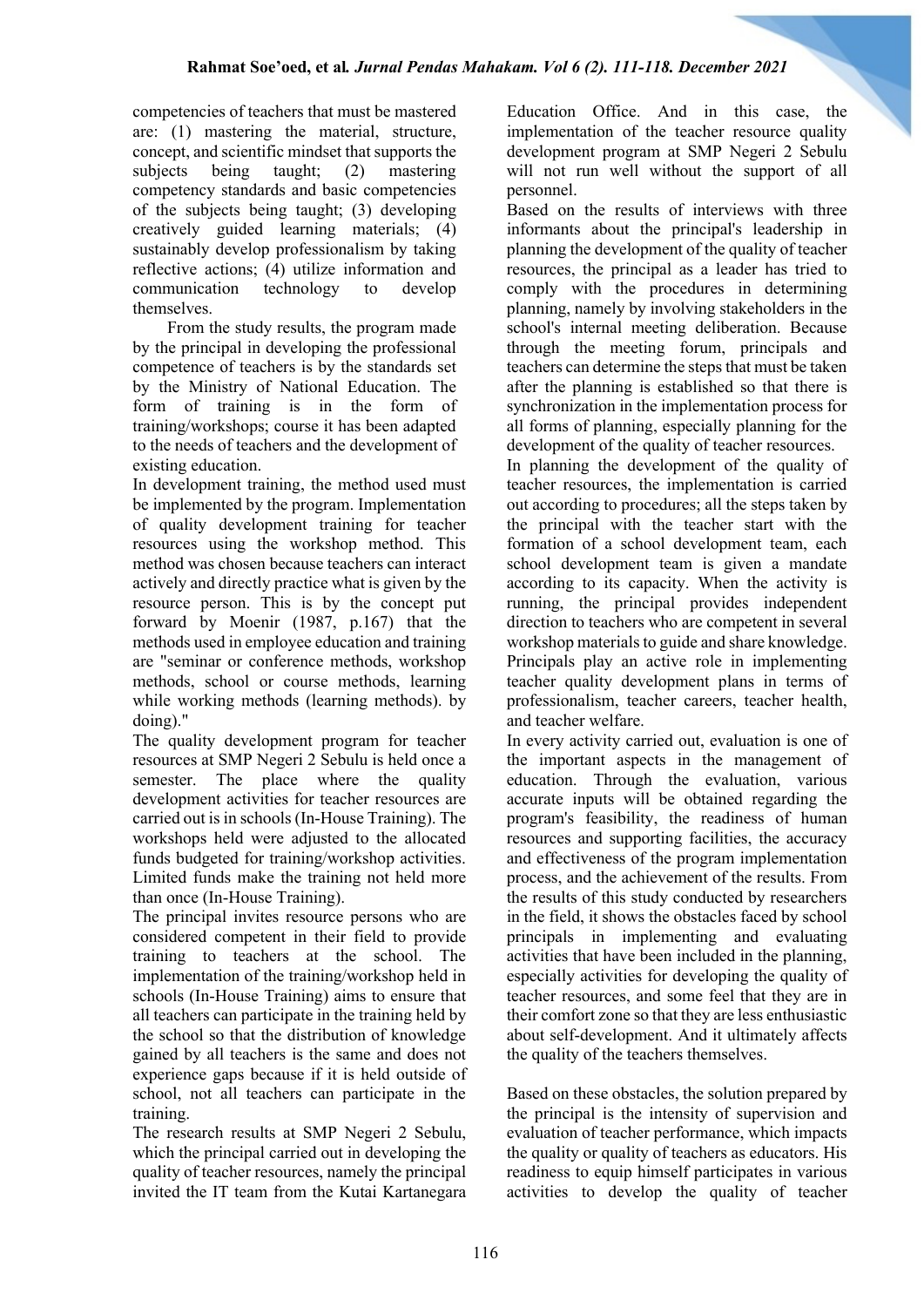resources, not only at the district level but also at the provincial level.

### **CONCLUSSION**

The plan decided by the principal is the result of a meeting forum with various processes and procedures carried out to provide a decision that can ultimately be carried out together with full responsibility. To determine the steps to be taken in implementing the principal's planning activities in developing the quality of teacher resources, in this case, a plan that provides a positive reciprocal effect for teachers in carrying out their professionalism. And with various considerations of the principal, the budget contained in the RAPBS becomes the main consideration because these activities require a large allocation of funds. Therefore, activities must be carefully planned with the support of all stakeholders, teachers, vice principals, and administrative staff.

In implementing the plans that have been decided by the principal and the teachers regarding the development of teacher resources, the principal has implemented a procedure for implementing activities by forming a school development team, an activity implementing committee, and sharing during the implementation of these activities. The activity of developing the quality of teacher resources has a good impact/influence even though it is only 25%, at least there is progress compared to the previous situation. The principal only replanned the activity program to develop teacher resources, similar to the presenters from their environment.

In planning the development of the quality of teacher resources, principals face several significant obstacles, namely relating to the quality of teachers. Among others, principals have to face several less disciplined teachers in their duties and functions as educators and do not want to develop themselves to keep up with the times. And all of this has an unfavorable influence on the goals of education itself. The principal, in this case, has made several solutions through special tricks and tips in dealing with teachers who are in their comfort zone, one of which is personal coaching, supervision, and evaluation of teacher performance. Another obstacle the principal faces is the lack of cooperation with parties or agencies outside of education, which has a special program for developing the quality of teacher resources.

# **REFERENCE**

Ali Imron, A. M., & Nugrahani, F. (2019). Strengthening pluralism in literature learning for character education of school students. *Humanities and Social Sciences Reviews*, *7*(3), 207–213.

- https://doi.org/10.18510/hssr.2019.7332 Alwizra, A. (2020). IMPLEMENTASI TQM DALAM MENINGKATKAN MUTU PENDIDIKAN DI MTs. ISTIQOMAH TALAMAU KABUPATEN PASAMAN BARAT. *Al-Fikrah: Jurnal Manajemen Pendidikan*, *8*(1), 39. https://doi.org/10.31958/jaf.v8i1.2250
- Amri, H., & Bundu, P. (n.d.). *Evaluasi Total Quality Management di Sekolah Islam Athirah ( Studi Pada SMP Islam Athirah 1 Kajaolalido Kota Makassar )*.
- Arifin, B. (2018). Meningkatkan Mutu Pendidikan Melalui Manajemen Peserta Didik. *FALASIFA : Jurnal Studi Keislaman*, *9*(2),  $1-20.$
- https://doi.org/10.36835/falasifa.v9i2.115
- Aziz, A. (2015). Peningkatan Mutu Pendidikan. *Jurnal Studi Islam Peningkatan Mutu*, *10*(2),  $1 - 14$ .
- Basrowi & Suwandi. (2014). dalam Penelitian Pendidikan Bahasa. 信阳师范学院, *1*(1), 32.
- Fatoni, M. (2017). Peran Kepala Madrasah Dalam Meningkatkan Mutu Guru Di Mts Nurul Falah Talok Kresek Kabupaten Tangerang. *Tarbawi: Jurnal Keilmuan Manajemen Pendidikan*, *3*(02), 168. https://doi.org/10.32678/tarbawi.v3i02.1787
- Government of the Republic of Indonesia. (2008). *Peraturan Pemerintah Republik Indonesia*
- *Nomor 19 Tahun 2017 tentang Perubahan atas Peraturan Pemerintah Republik Indonesia Nomor 74 Tahun 2008 tentang Guru*.
- Handayani, T., & Rasyid, A. A. (2015). Pengaruh Kepemimpinan Kepala Sekolah, Motivasi Guru, Dan Budaya Organisasi Terhadap Kinerja Guru Sma Negeri Wonosobo. *Jurnal Akuntabilitas Manajemen Pendidikan*, *3*(2), 264–277.

https://doi.org/10.21831/amp.v3i2.6342

- Hanim, Z., Masyni, M., Soe`oed, R., & Asiah, S. N. (2019). Learning Innovation Management on Effective Classes at SMPIT Cordova Samarinda. *Dinamika Ilmu*, *19*(2), 225–236. https://doi.org/10.21093/di.v19i2.1586
- Hanim, Z., Sari, D. S., & Soe, R. (2020). Jurnal Manajemen Pendidikan Kebijakan Kepemimpinan Kepala Sekolah dalam Meningkatkan Efektivitas Kinerja Guru Principal ' s Leadership Policy in Improving the Effectiveness of Teacher Performance. *Jurnal Manajemen Pendidikan*, *2*(1), 43–60.
- Hidayat, T., & Asyafah, A. (2019). Konsep Dasar